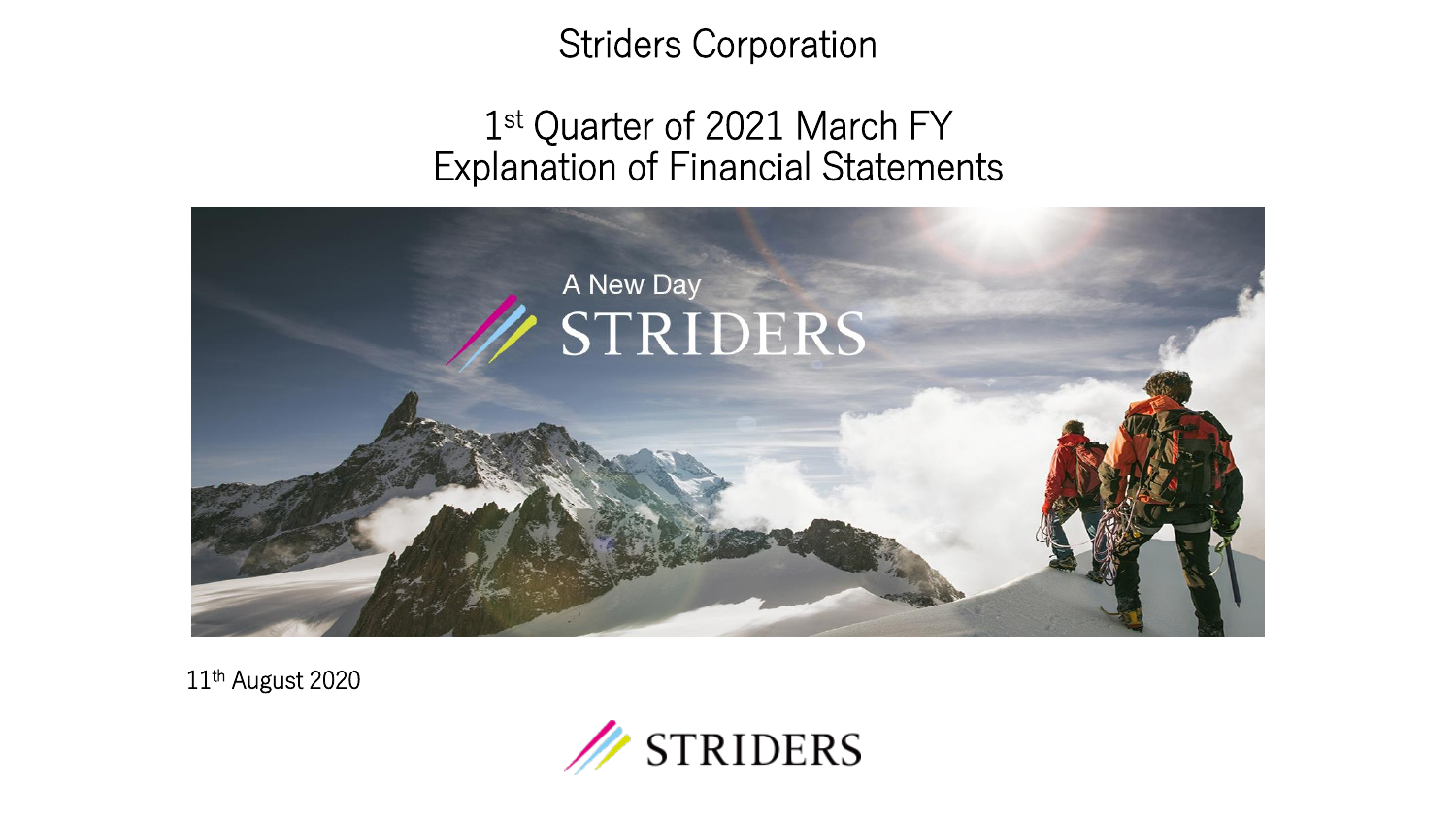# 1. 2021 March FY – Q1 Summary of Consolidated Financials  $\sim$  Income Statement $\sim$

✓ Net sales increased 2.4% YoY to 2,528 million JPY, operating income decreased 63.8% YoY to 35 million JPY

 $\checkmark$  The real estate segment grew steadily, but the net income recorded a loss mainly due to the decline in the hotel segment

| (in millions JPY)                                                              | 2019.3 1Q | 2020.3 1Q | 2021.3 1Q        | YoY     |
|--------------------------------------------------------------------------------|-----------|-----------|------------------|---------|
| Net Sales                                                                      | 2,193     | 2,470     | 2,528            | $+2.4%$ |
| <b>Operating Profit</b>                                                        | 79        | 98        | 35               | ▲63.8%  |
| Income before taxes                                                            | 85        | 97        | 19               | ▲79.6%  |
| Income Tax                                                                     | 25        | 27        | 29               | $+7.4%$ |
| Net Income<br>(※Net Income attributable to the parent<br>company shareholders) | 57        | 71        | $\triangle$ 10   |         |
| ROE (annualized)                                                               | 11.0%     | 13.4%     | $\triangle$ 2.0% |         |









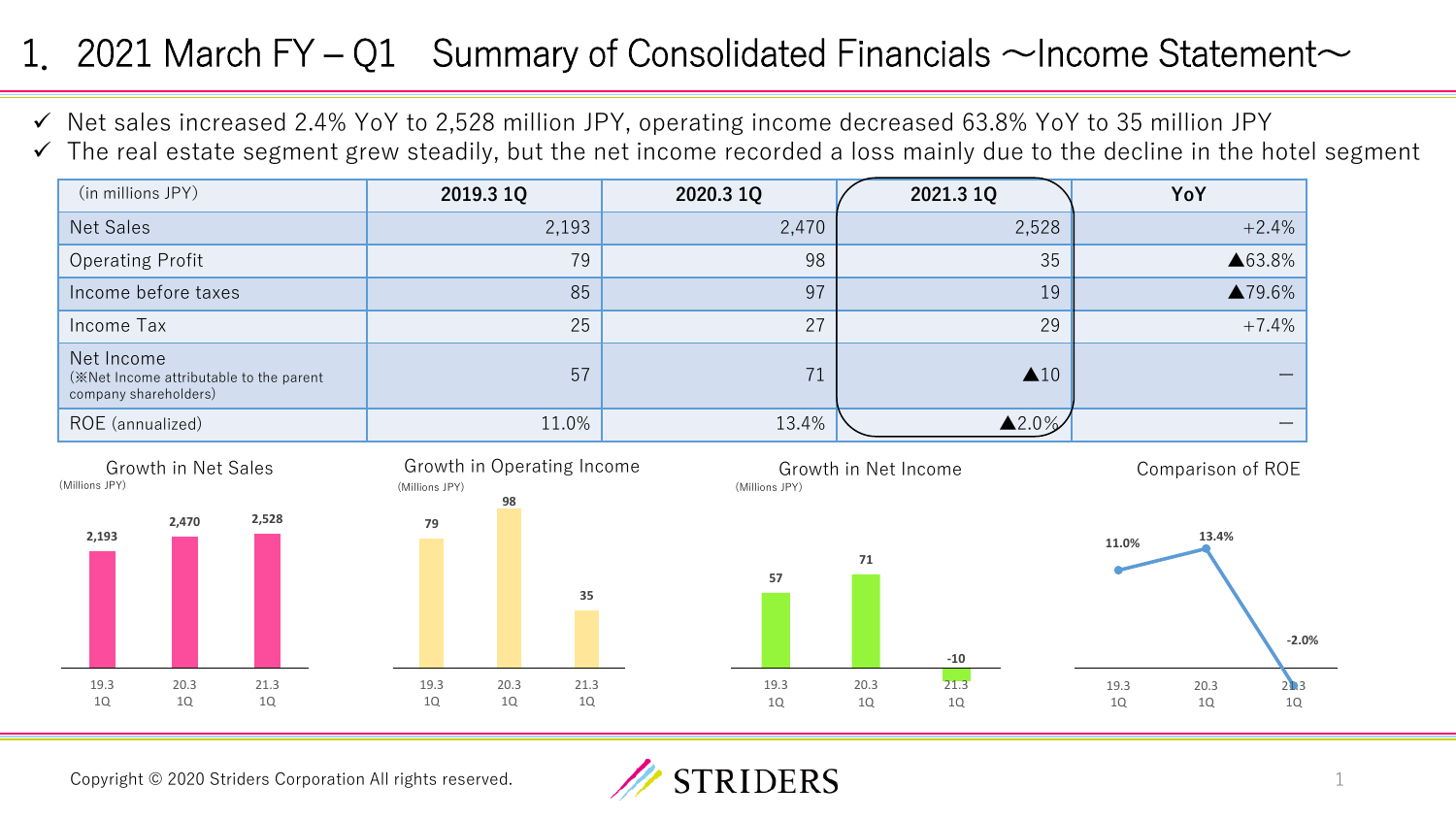#### 2. 2021 March FY – Q1 Summary of Consolidated Financials  $\sim$ Statement of Financial Position $\sim$

#### $\checkmark$  510 million JPY was raised as long-term debt during Q1 and as a result debt to equity ratio will be 0.87x

| (Millions JPY)                        | 2019.3     | 2020.3     | 2021.3 1Q  | Change  |
|---------------------------------------|------------|------------|------------|---------|
| <b>Total Assets</b>                   | 4,655      | 5,000      | 5,184      | $+184$  |
| <b>Current Assets</b>                 | 2,630      | 2,927      | 3,148      | $+221$  |
| Cash and Cash Equivalents             | 2,024      | 2,200      | 2,462      | $+262$  |
| Inventory                             | 176        | 297        | 263        | $-34$   |
| Non-current Assets                    | 2,024      | 2,073      | 2,036      | $-37$   |
| Tangible Non-Current Assets           | 1,390      | 1,383      | 1,386      | $+3$    |
| Intangible Non-Current Assets         | 204        | 183        | 170        | $-7$    |
| Investments and Other Assets          | 430        | 506        | 478        | $-28$   |
| <b>Investment Securities</b>          | 245        | 303        | 141        | $-162$  |
| <b>Stock of Associated Companies</b>  | 84         | 81         | 213        | $+132$  |
| <b>Total Labilities</b>               | 2,567      | 2,866      | 3,103      | $+237$  |
| Interest Bearing Liabilities (Note 1) | 1,233      | 1,366      | 1,827      | $+461$  |
| <b>Total Net Assets</b>               | 2,087      | 2,133      | 2,080      | $-53$   |
| Equity Ratio (Note 2)                 | 44.5%      | 41.9%      | 39.4%      | $-2.5$  |
| Debt to Equity Ratio                  | 0.59 times | 0.64 times | 0.87 times | $+0.23$ |



Comparison of Debt to Equity Ratio



Note 1; Interest-bearing debt: short-term debt, corporate bonds due within a year, long-term debt due within a year, corporate bonds, long-term debt Note 2: Equity ratio: (total shareholders' equity + total accumulated other comprehensive income) / total liabilities and net assets

Copyright © 2020 Striders Corporation All rights reserved.

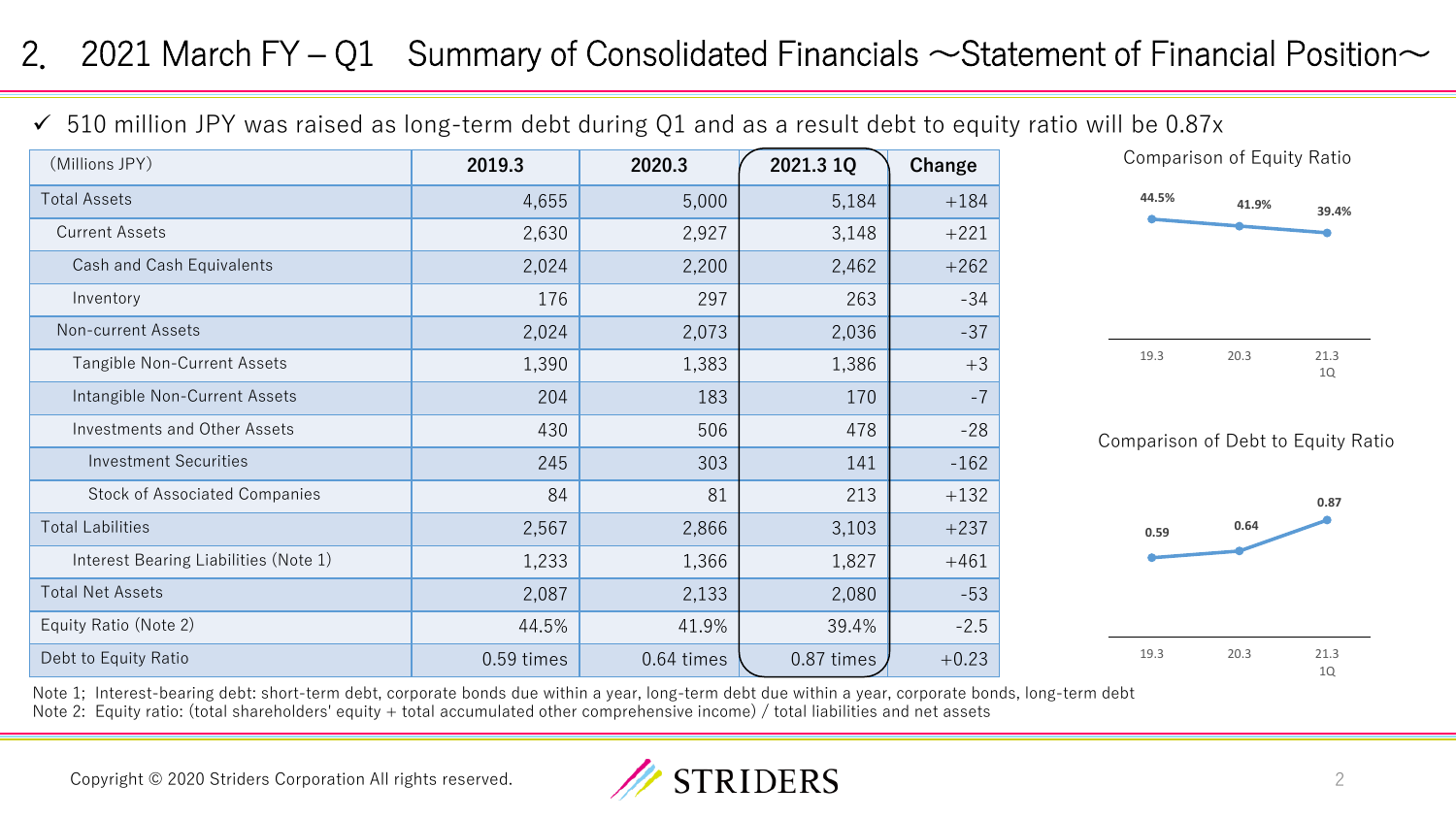#### ・Impact on Q1 Financial Results

| <b>Item</b>                                                 | Segment       | Impact                                                                                                                                                                                                                                                                                                              |
|-------------------------------------------------------------|---------------|---------------------------------------------------------------------------------------------------------------------------------------------------------------------------------------------------------------------------------------------------------------------------------------------------------------------|
| 1 Suspension of ordinary hotel<br>operations                | Hotel         | . Narita Gateway Hotel was closed for business from April 18, 2020 to accept mild<br>and asymptomatic persons with COVID-19 infection                                                                                                                                                                               |
| 2 Declining number of hotel guests                          | Hotel         | • The number of hotel guests at Kurashiki Royal Art Hotel has decreased<br>significantly on YoY basis                                                                                                                                                                                                               |
| 3 Decline in orders in the noodle<br>manufacturing business | <b>Others</b> | Orders for Masuda Noodles decreased due to the impact of COVID-19                                                                                                                                                                                                                                                   |
| 4 Project delays at associated<br>companies                 | Others        | . At Mirai Intellectual Property Technology Research Institute, a loss was recorded<br>in 1Q due to the to postponement of the delivery of research projects to the Patent<br>Office of Japan, But it is expected to record a profit with the delivery of above<br>projects happening in the second half of the FY. |

- $\checkmark$  COVID-19 caused a major impact mainly in hotel business
- $\checkmark$  In the hotel business, the outlook of demand for tourism, which is the focus of the business plan, is largely dependent on the recovery from COVID-19 pandemic, therefore we are unable to forecast a definitive business plan.
- $\checkmark$  From 2Q onwards, in addition to the hotel business, real estate, overseas and others may get affected
- ⇒ Given the circumstances, we are unable to release the earnings forecast for the current fiscal year.

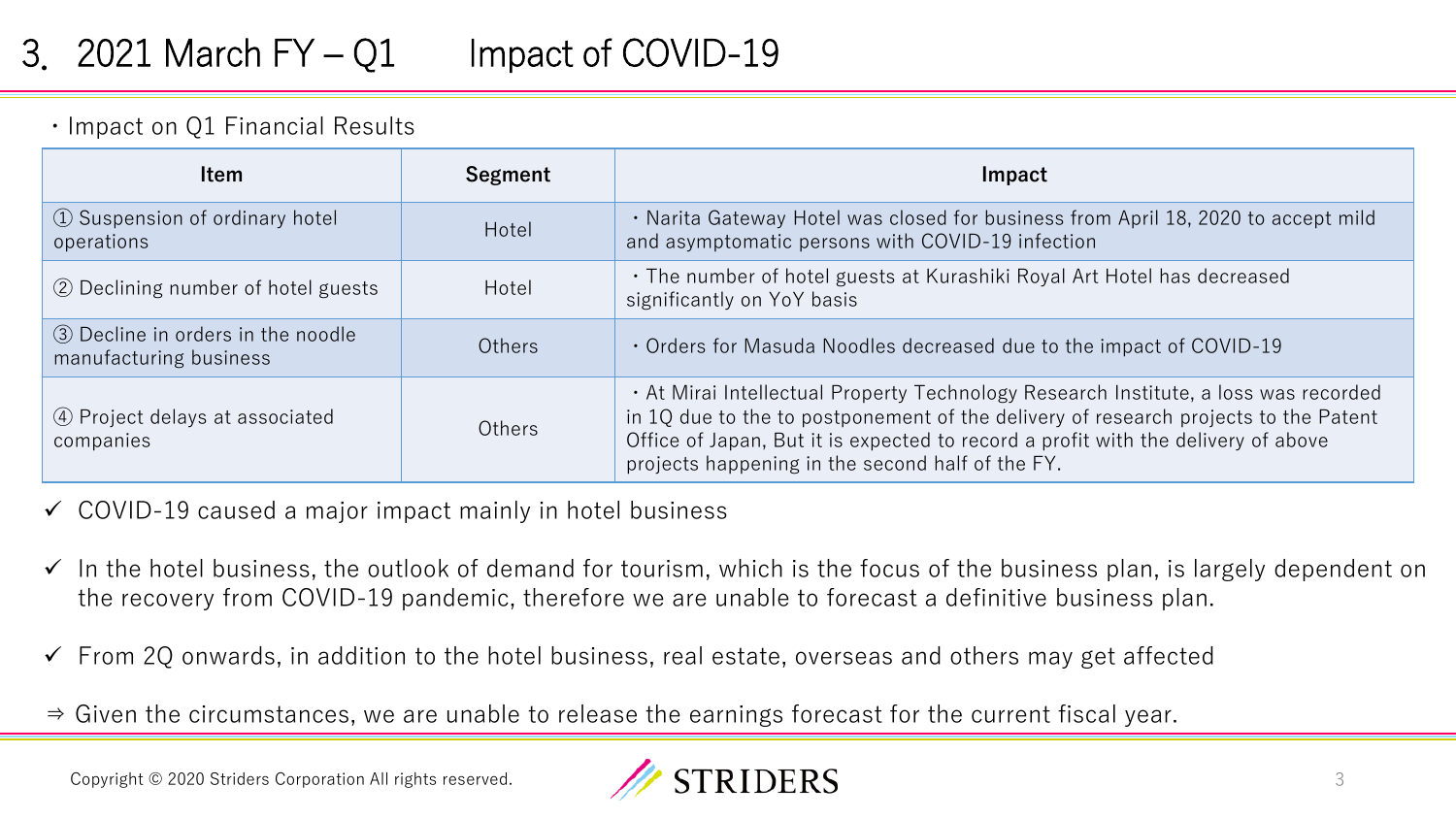#### 4. 2021 March FY – Q1 Summary of Consolidated Financials  $\sim$  Overall Segment Performance $\sim$

- $\checkmark$  Real estate segment showed resilience amid COVID-19
- $\checkmark$  The hotels business was greatly affected by the COVID-19 pandemic and as a result both sales and profits decreased significantly



\*Regarding segment figures, from the end of the previous consolidated fiscal year, in order to more appropriately evaluate and manage the performance of each reportable segment, the method of adjusting intersegment transactions has been reviewed and the method of calculating profit for business segments has been changed. Note that only the figures for the 1Q of the fiscal year ending March 31, 2019 on pages 4 to 8 of this document are prepared as per the calculation method before the change.

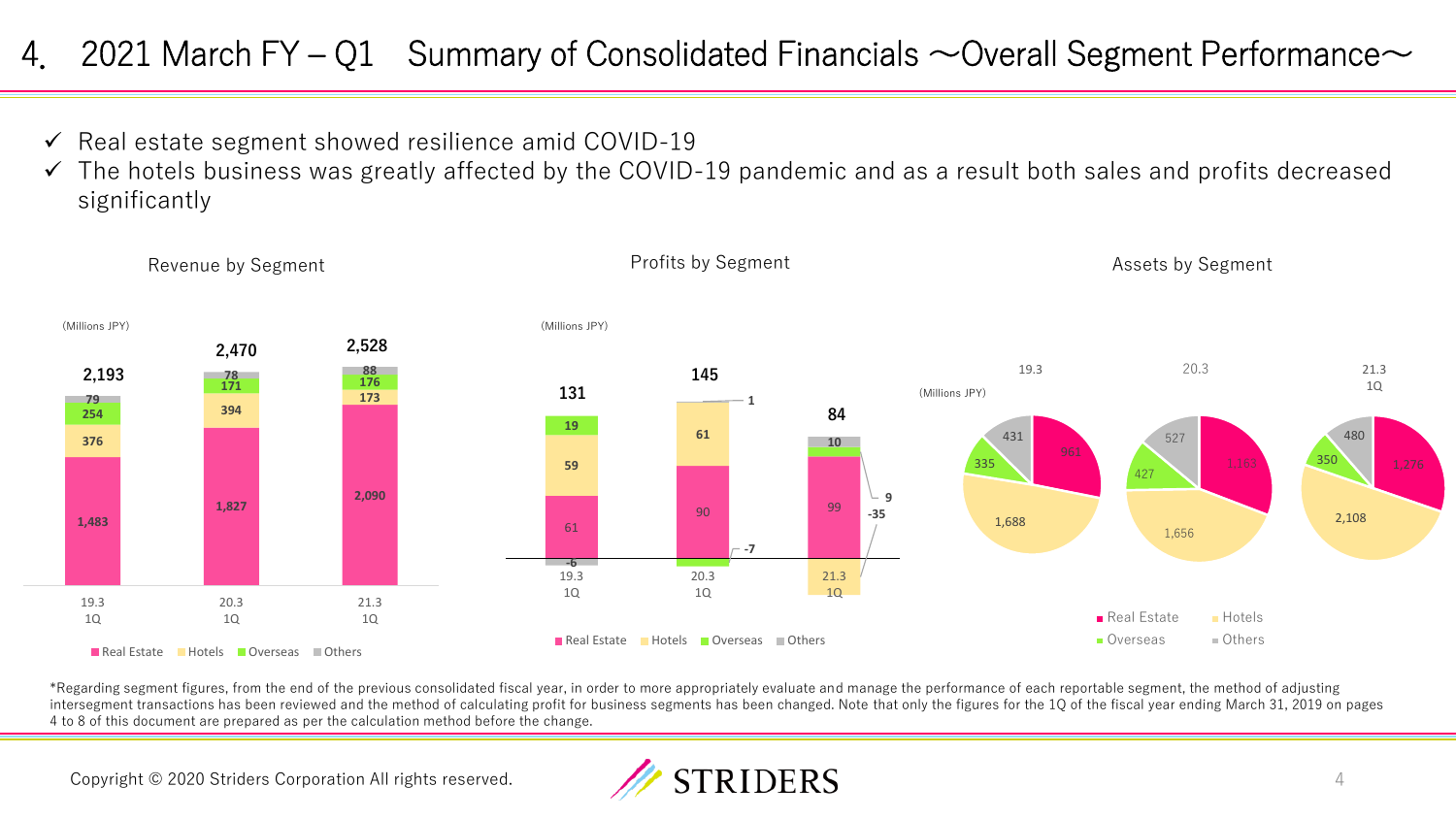## 5. 2021 March FY – Q1 Overview by Segment  $\sim$  Real Estate Segment $\sim$

Business activities: Residence business (leasing, rental management, condominium building management), real estate sales

Subsidiaries:Trust Advisers Corporation、Tokyo Apartment Guarantee Corporation

Growth in Segment Sales Growth in Segment Profit

**Segment Sales 2,090 Million JPY**  $(Y_0Y + 14.4\%)$ 

**Segment Profits 99 Million JPY (YoY +10.7%)**







Trust Advisers Corporation President Koichi Miyamura



Growth in Segment Assets



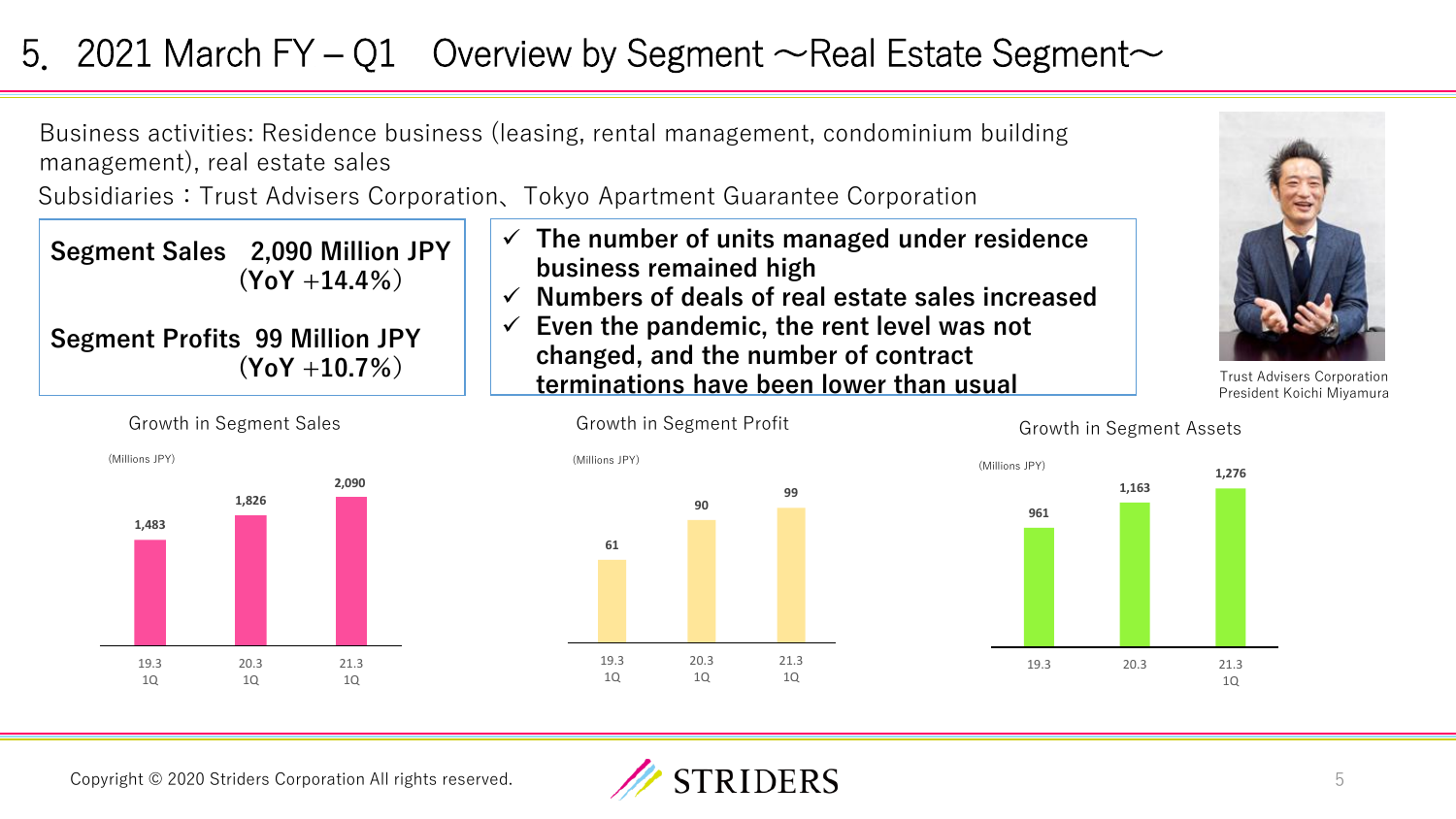# 6. 2021 March FY – Q1 Overview by Segment  $\sim$  Hotel Segment $\sim$

Business Description: Ownership and operation of hotels

Subsidiaries: Narita Gateway Hotel, Kurashiki Royal Art Hotel, Global Holdings Corporation

| <b>Segment Sales 173 Million JPY</b><br>$(YoY - 56.1\%)$                                  | Narita Gateway Hotel accepts asymptomatic and mildly ill persons<br>with COVID-19 (expected to continue in 2Q)<br>The planned sale of Kurashiki Royal Art Hotel, which was scheduled                                                               |
|-------------------------------------------------------------------------------------------|----------------------------------------------------------------------------------------------------------------------------------------------------------------------------------------------------------------------------------------------------|
| Segment Profit -35 Million JPY $  \nabla$<br>$\left($ Previous FY 61 million JPY $\left)$ | in July, was cancelled, and new developments are under consideration.<br>Borrowed 510 million JPY (unsecured and unguaranteed) by utilizing<br>the government's emergency loan system for COVID-19 disaster for<br>long-term working capital needs |











Narita Gateway Hotel



Kurashiki Royal Art Hotel



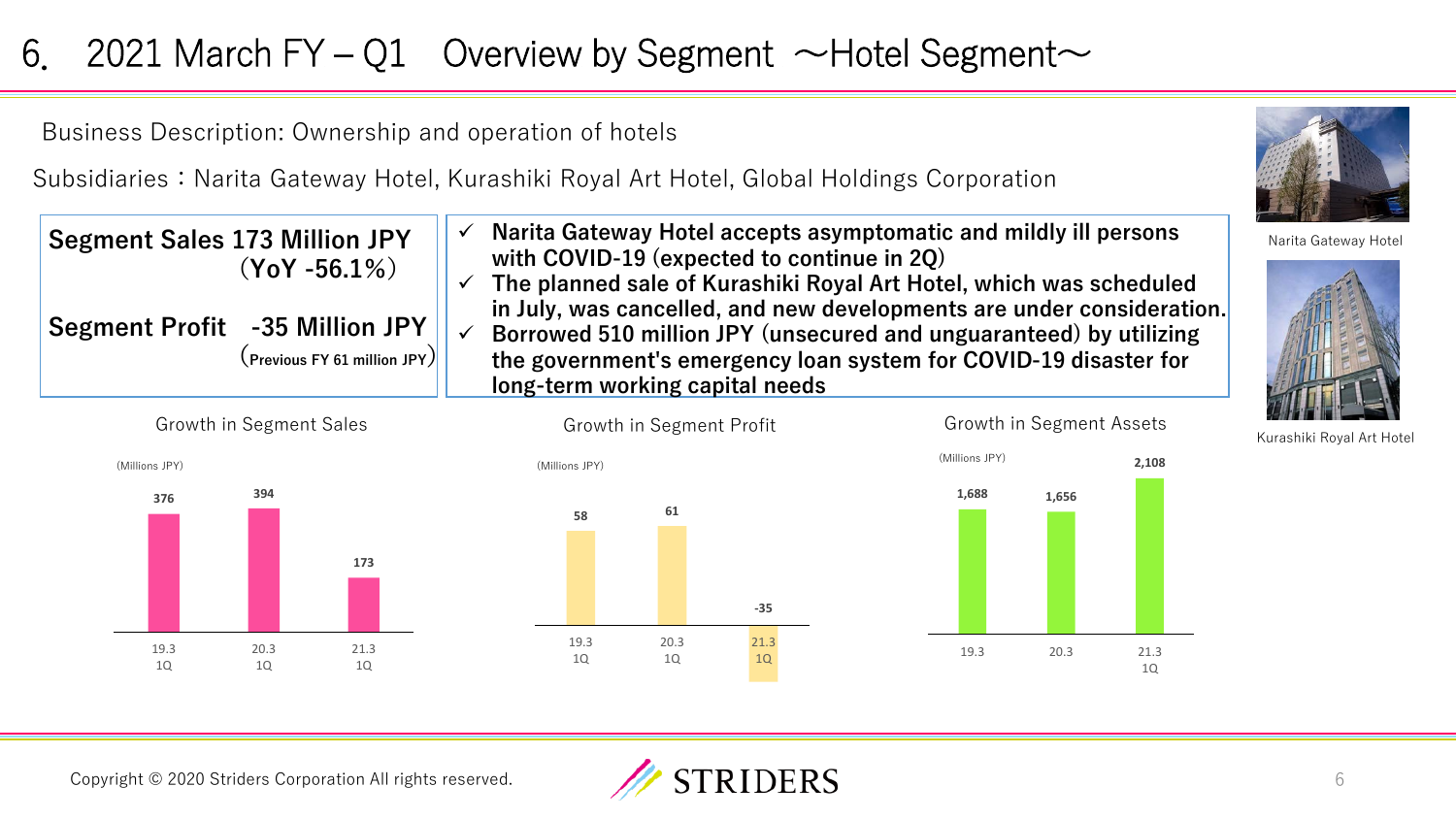# 7. 2021 March FY – Q1 Overview by Segment  $\sim$  Overseas Segment $\sim$

Business Description: Advertising Agency Business in Indonesia, Investment Business in Asia

Subsidiary: PT. Citra Surya Komunikasi (Indonesia)、Striders Global Investment Pte. Ltd (Singapore)

|                                     | <b>Segment Sales 176 Million JPY</b><br>$(Y_0Y + 3.4\%)$ | Impacts of COVID-19 pandemic is yet to affect the<br>advertising agency business in Indonesia<br>(Q1 refers to the period from January to March 2020) | roar                                                 |
|-------------------------------------|----------------------------------------------------------|-------------------------------------------------------------------------------------------------------------------------------------------------------|------------------------------------------------------|
| <b>Segment Profit 9 Million JPY</b> |                                                          | Actively seeking the pandemic proof investment                                                                                                        | Investment Portfolio under Investment<br>Business    |
|                                     | (Previous FY -7 Million JPY)                             | opportunities under the segment of investment<br>business.                                                                                            | · Softlogic CAPITAL / Softlogic Life<br>• Roar Media |







Growth in Segment Sales Growth in Segment Profits Growth in Segment Assets (Millions JPY) (Millions JPY) (Millions JPY)



softlogic

 $F E$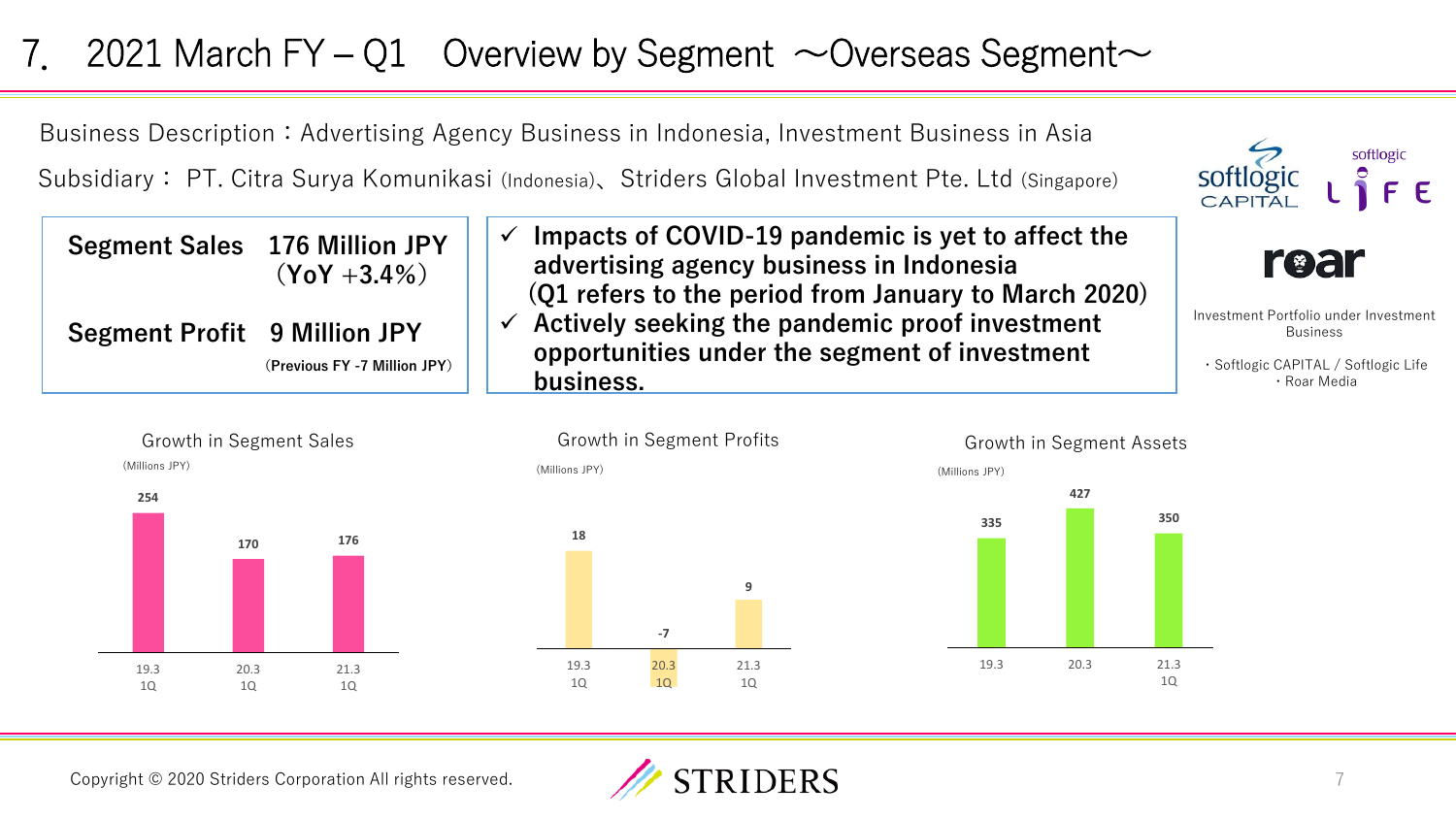#### 8. 2021 March FY – Q1 Overview by Segment  $\sim$ Others $\sim$









Copyright © 2020 Striders Corporation All rights reserved.